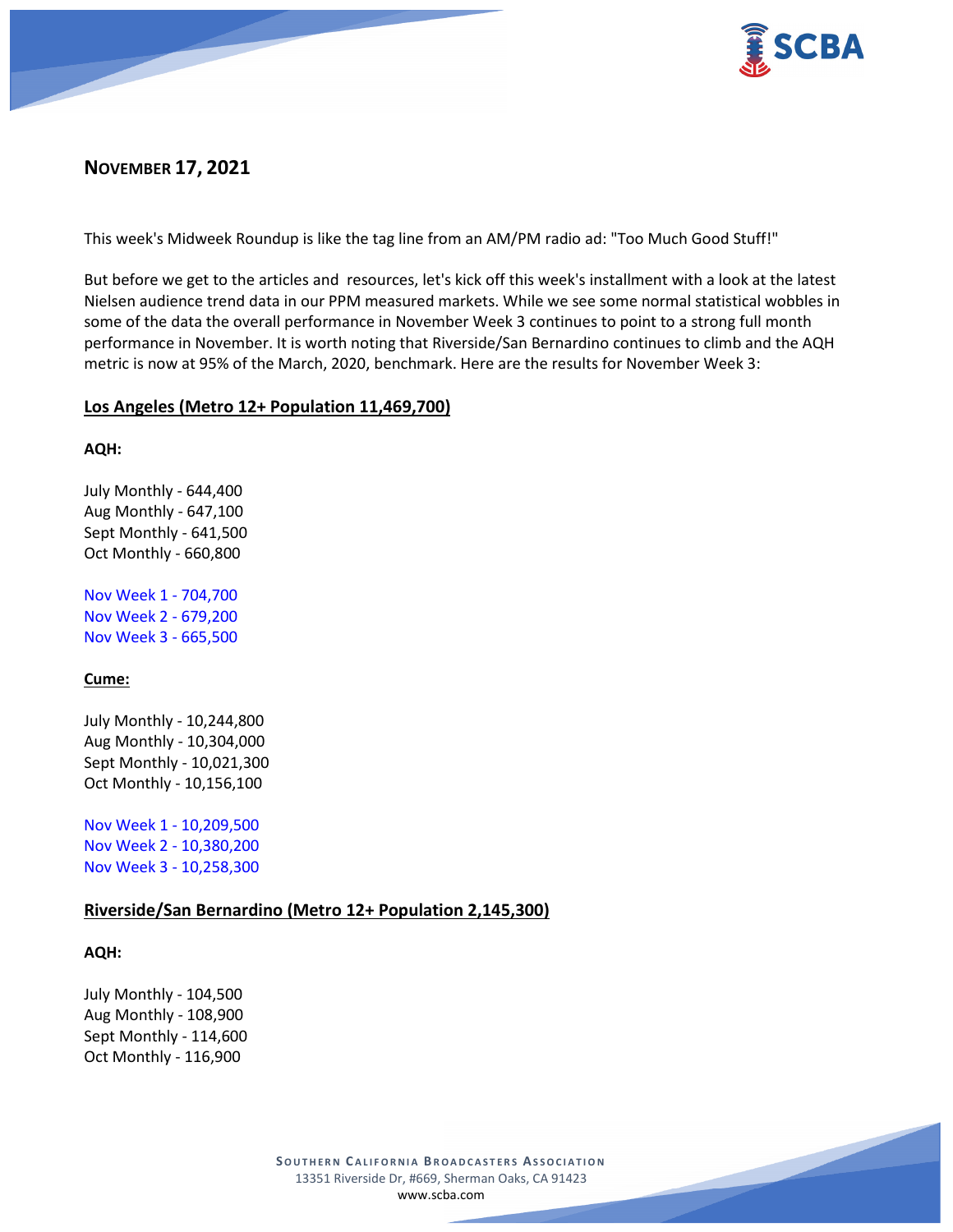

Nov Week 1 - 116,600 Nov Week 2 - 117,500 Nov Week 3 - 121,900

## **Cume:**

July Monthly - 1,929,800 Aug Monthly - 1,881,700 Sept Monthly - 1,897,900 Oct Monthly - 1,928,200

Nov Week 1 - 1,920,000 Nov Week 2 - 1,967,600 Nov Week 3 - 1,970,900

# **San Diego (Metro 12+ Population 2,873,100)**

#### **AQH:**

July Monthly - 119,700 Aug Monthly - 129,100 Sept Monthly - 137,300 Oct Monthly - 136,000

Nov Week 1 - 140,700 Nov Week 2 - 144,300 Nov Week 3 - 144,100

#### **Cume:**

July Monthly - 2,363,700 Aug Monthly - 2,399,900 Sept Monthly - 2,448,400 Oct Monthly - 2,516,600

Nov Week 1 - 2,414,100 Nov Week 2 - 2,504,800 Nov Week 3 - 2,492,400

#### **"Knowledge is exploding, so you need to commit yourself to a plan for lifelong learning."**

-Don Tapscott

(Don Tapscott CM is a Canadian business executive, author, consultant and speaker, who specializes in business strategy, organizational transformation and the role of technology in business and society.)

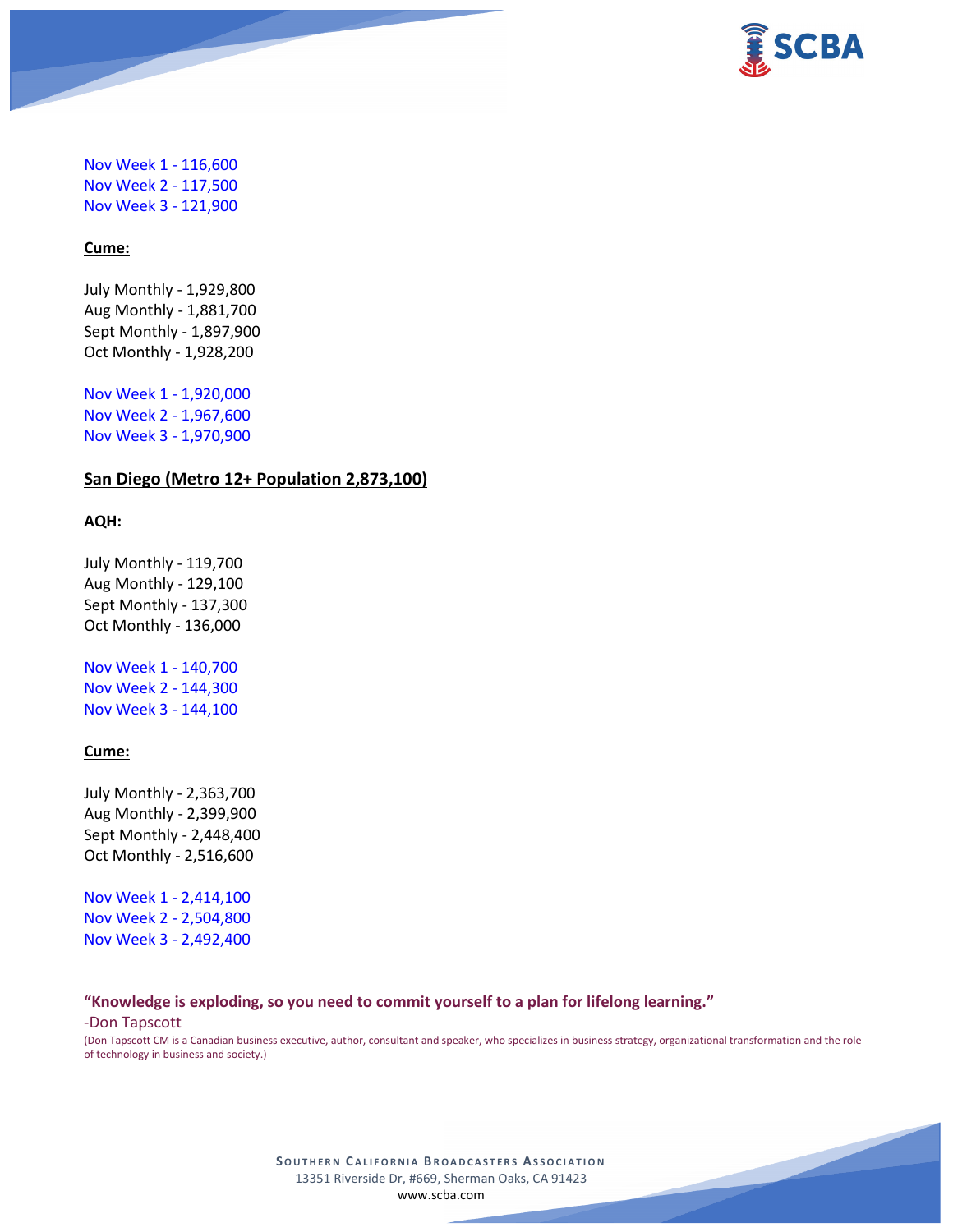

# **RESOURCES AND ARTICLES OF INTEREST TO SALES AND ADVERTISERS**

# **The Road Ahead For Automotive**

Radio Ink November 17, 2021 [https://radioink.com/2021/11/17/the-road-ahead-for](https://radioink.com/2021/11/17/the-road-ahead-for-automotive/?vgo_ee=g4MdIIvetgiR1mkR7kijJ4BI1h38V58Ke8bVrp%2FmcsM%3D)[automotive/?vgo\\_ee=g4MdIIvetgiR1mkR7kijJ4BI1h38V58Ke8bVrp%2FmcsM%3D](https://radioink.com/2021/11/17/the-road-ahead-for-automotive/?vgo_ee=g4MdIIvetgiR1mkR7kijJ4BI1h38V58Ke8bVrp%2FmcsM%3D)

# **As Brand Ad Spending Increases, Analysis Finds Alcohol And Podcasts Are A Good Mix.**

Inside Radio (Advertiser Perceptions) November 16, 2021 [http://www.insideradio.com/podcastnewsdaily/as-brand-ad-spending-increases-analysis-finds-alcohol-and](http://www.insideradio.com/podcastnewsdaily/as-brand-ad-spending-increases-analysis-finds-alcohol-and-podcasts-are-a-good-mix/article_71c260d6-4700-11ec-9312-b7f6b11d54ea.html)[podcasts-are-a-good-mix/article\\_71c260d6-4700-11ec-9312-b7f6b11d54ea.html](http://www.insideradio.com/podcastnewsdaily/as-brand-ad-spending-increases-analysis-finds-alcohol-and-podcasts-are-a-good-mix/article_71c260d6-4700-11ec-9312-b7f6b11d54ea.html)

# **Retail sales jump 1.7% in October**

Chain Store Age November 16, 2021 [https://chainstoreage.com/retail-sales-jump-17](https://chainstoreage.com/retail-sales-jump-17-october?oly_enc_id=8319H4585489H7M&utm_source=omeda&utm_medium=email&utm_campaign=NL_CSA+Day+Breaker&utm_keyword=) [october?oly\\_enc\\_id=8319H4585489H7M&utm\\_source=omeda&utm\\_medium=email&utm\\_campaign=NL\\_CSA+](https://chainstoreage.com/retail-sales-jump-17-october?oly_enc_id=8319H4585489H7M&utm_source=omeda&utm_medium=email&utm_campaign=NL_CSA+Day+Breaker&utm_keyword=) [Day+Breaker&utm\\_keyword=](https://chainstoreage.com/retail-sales-jump-17-october?oly_enc_id=8319H4585489H7M&utm_source=omeda&utm_medium=email&utm_campaign=NL_CSA+Day+Breaker&utm_keyword=)

# **DoorDash? Uber Eats? Nope. Customers Want To Order Direct.**

MediaPost November 16, 2021 [https://www.mediapost.com/publications/article/368672/doordash-uber-eats-nope-customers-want-to](https://www.mediapost.com/publications/article/368672/doordash-uber-eats-nope-customers-want-to-order.html?utm_source=newsletter&utm_medium=email&utm_content=readmore&utm_campaign=124330&hashid=akE-7z-LS1W9CYmV5M9xXA)[order.html?utm\\_source=newsletter&utm\\_medium=email&utm\\_content=readmore&utm\\_campaign=124330&h](https://www.mediapost.com/publications/article/368672/doordash-uber-eats-nope-customers-want-to-order.html?utm_source=newsletter&utm_medium=email&utm_content=readmore&utm_campaign=124330&hashid=akE-7z-LS1W9CYmV5M9xXA) [ashid=akE-7z-LS1W9CYmV5M9xXA](https://www.mediapost.com/publications/article/368672/doordash-uber-eats-nope-customers-want-to-order.html?utm_source=newsletter&utm_medium=email&utm_content=readmore&utm_campaign=124330&hashid=akE-7z-LS1W9CYmV5M9xXA)

# **With Earlier Holiday Shopping Season, Retailers Ramp Up Spot Counts.**

Inside Radio (Media Monitors) November 16, 2021 [http://www.insideradio.com/free/with-earlier-holiday-shopping-season-retailers-ramp-up-spot](http://www.insideradio.com/free/with-earlier-holiday-shopping-season-retailers-ramp-up-spot-counts/article_81568c7c-46b3-11ec-91e9-a33da08e886d.html)[counts/article\\_81568c7c-46b3-11ec-91e9-a33da08e886d.html](http://www.insideradio.com/free/with-earlier-holiday-shopping-season-retailers-ramp-up-spot-counts/article_81568c7c-46b3-11ec-91e9-a33da08e886d.html)

# **Mastercard SpendingPulse expects 10% sales growth Thanksgiving Week**

Chain Store Age November 15, 2021 [https://chainstoreage.com/mastercard-spendingpulse-expects-10-sales-growth-thanksgiving](https://chainstoreage.com/mastercard-spendingpulse-expects-10-sales-growth-thanksgiving-week?oly_enc_id=8319H4585489H7M&utm_source=omeda&utm_medium=email&utm_campaign=NL_CSA+Day+Breaker&utm_keyword=)[week?oly\\_enc\\_id=8319H4585489H7M&utm\\_source=omeda&utm\\_medium=email&utm\\_campaign=NL\\_CSA+Da](https://chainstoreage.com/mastercard-spendingpulse-expects-10-sales-growth-thanksgiving-week?oly_enc_id=8319H4585489H7M&utm_source=omeda&utm_medium=email&utm_campaign=NL_CSA+Day+Breaker&utm_keyword=) [y+Breaker&utm\\_keyword=](https://chainstoreage.com/mastercard-spendingpulse-expects-10-sales-growth-thanksgiving-week?oly_enc_id=8319H4585489H7M&utm_source=omeda&utm_medium=email&utm_campaign=NL_CSA+Day+Breaker&utm_keyword=)

#### **How to build a successful brand**

**Anne Candido shares her expert advice in shaping the identity of a business**

Harper's Bazaar November 15, 2021

[https://www.harpersbazaar.com/uk/people-parties/bazaar-at-work/a38197744/how-to-build-a-successful](https://www.harpersbazaar.com/uk/people-parties/bazaar-at-work/a38197744/how-to-build-a-successful-brand/)[brand/](https://www.harpersbazaar.com/uk/people-parties/bazaar-at-work/a38197744/how-to-build-a-successful-brand/)

**Spoken Word Listenership Increases 40% Since 2014**

**Young, multicultural audiences key drivers of growth**

Radio World (NPR/Edison Research) November 15, 2021

[https://www.radioworld.com/news-and-business/programming-and-sales/spoken-word-listenership-increases-](https://www.radioworld.com/news-and-business/programming-and-sales/spoken-word-listenership-increases-40-since-2014?utm_source=SmartBrief&utm_medium=email&utm_campaign=45863C53-9E40-4489-97A3-CC1A29EF491D&utm_content=65AB3375-3CBD-48B0-9645-081E0C5B1766&utm_term=56635b9b-0180-46fb-92ea-d1c65bc244bb)[40-since-2014?utm\\_source=SmartBrief&utm\\_medium=email&utm\\_campaign=45863C53-9E40-4489-97A3-](https://www.radioworld.com/news-and-business/programming-and-sales/spoken-word-listenership-increases-40-since-2014?utm_source=SmartBrief&utm_medium=email&utm_campaign=45863C53-9E40-4489-97A3-CC1A29EF491D&utm_content=65AB3375-3CBD-48B0-9645-081E0C5B1766&utm_term=56635b9b-0180-46fb-92ea-d1c65bc244bb) [CC1A29EF491D&utm\\_content=65AB3375-3CBD-48B0-9645-081E0C5B1766&utm\\_term=56635b9b-0180-46fb-](https://www.radioworld.com/news-and-business/programming-and-sales/spoken-word-listenership-increases-40-since-2014?utm_source=SmartBrief&utm_medium=email&utm_campaign=45863C53-9E40-4489-97A3-CC1A29EF491D&utm_content=65AB3375-3CBD-48B0-9645-081E0C5B1766&utm_term=56635b9b-0180-46fb-92ea-d1c65bc244bb)[92ea-d1c65bc244bb](https://www.radioworld.com/news-and-business/programming-and-sales/spoken-word-listenership-increases-40-since-2014?utm_source=SmartBrief&utm_medium=email&utm_campaign=45863C53-9E40-4489-97A3-CC1A29EF491D&utm_content=65AB3375-3CBD-48B0-9645-081E0C5B1766&utm_term=56635b9b-0180-46fb-92ea-d1c65bc244bb)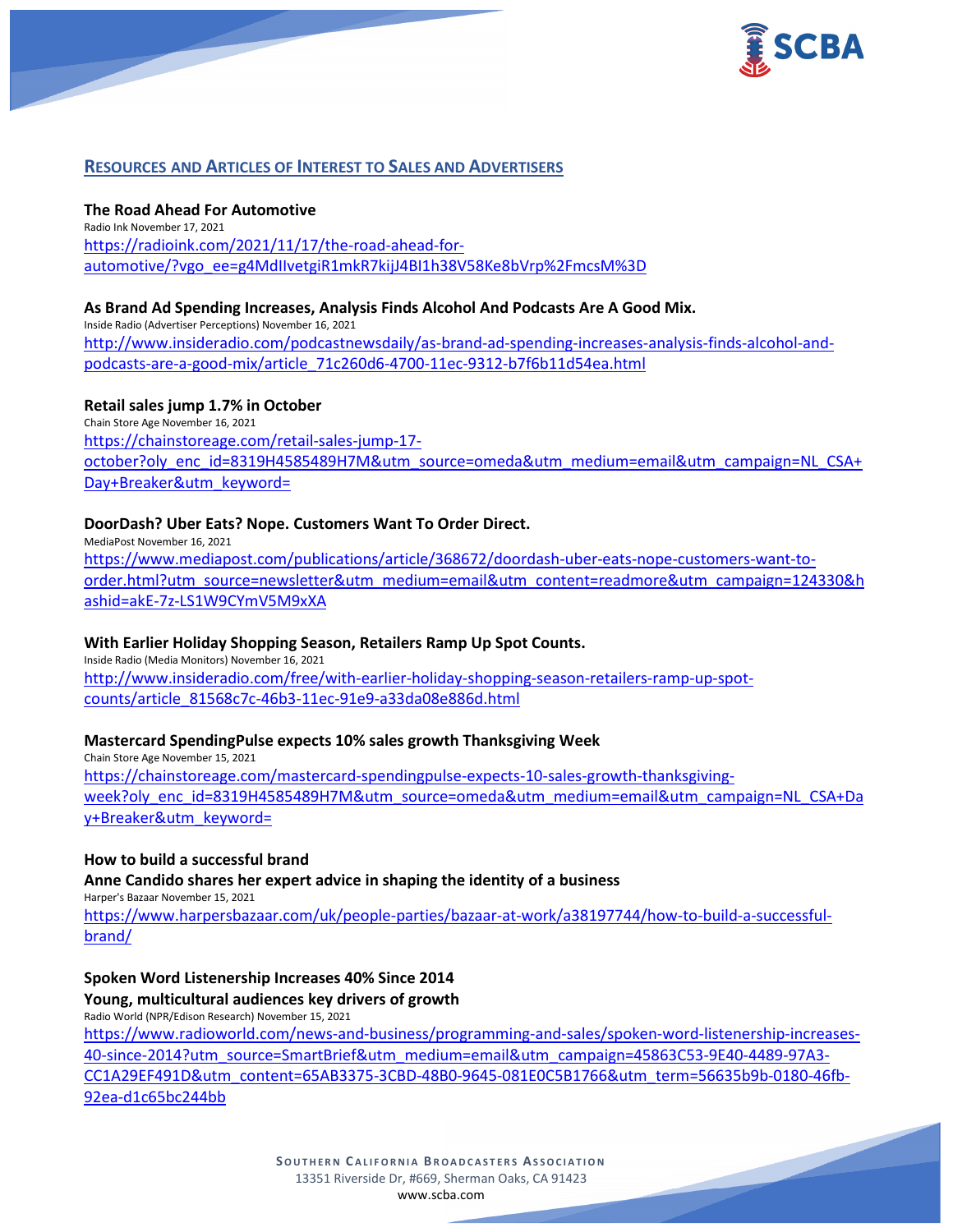

# **'Methbot' Digital Ad Fraudster Gets 10-Year Prison Term**

MediaPost November 15, 2021 [https://www.mediapost.com/publications/article/368654/methbot-digital-ad-fraudster-gets-10-year](https://www.mediapost.com/publications/article/368654/methbot-digital-ad-fraudster-gets-10-year-prison.html?utm_source=newsletter&utm_medium=email&utm_content=readmore&utm_campaign=124301&hashid=Xbl3-p0DS1exdHSa15Xu_g)[prison.html?utm\\_source=newsletter&utm\\_medium=email&utm\\_content=readmore&utm\\_campaign=124301&](https://www.mediapost.com/publications/article/368654/methbot-digital-ad-fraudster-gets-10-year-prison.html?utm_source=newsletter&utm_medium=email&utm_content=readmore&utm_campaign=124301&hashid=Xbl3-p0DS1exdHSa15Xu_g) [hashid=Xbl3-p0DS1exdHSa15Xu\\_g](https://www.mediapost.com/publications/article/368654/methbot-digital-ad-fraudster-gets-10-year-prison.html?utm_source=newsletter&utm_medium=email&utm_content=readmore&utm_campaign=124301&hashid=Xbl3-p0DS1exdHSa15Xu_g)

#### **How to Ask for Referrals (with Examples)**

The Center For Sales Strategy (Amanda Meade) November 15, 2021 [https://blog.thecenterforsalesstrategy.com/how-to-ask-for-referrals-with](https://blog.thecenterforsalesstrategy.com/how-to-ask-for-referrals-with-examples?utm_campaign=subscriber&utm_medium=email&_hsmi=183118577&_hsenc=p2ANqtz--8wMsi8ONhIfn4ohrdkTMise62gQ98aLR2a7TuAwKufeAzxIN2J3RwiaeSvM5Qb4OP3XnObDrQZbU_aZBavGMEMUgy3Q&utm_content=183118577&utm_source=hs_email)[examples?utm\\_campaign=subscriber&utm\\_medium=email&\\_hsmi=183118577&\\_hsenc=p2ANqtz--](https://blog.thecenterforsalesstrategy.com/how-to-ask-for-referrals-with-examples?utm_campaign=subscriber&utm_medium=email&_hsmi=183118577&_hsenc=p2ANqtz--8wMsi8ONhIfn4ohrdkTMise62gQ98aLR2a7TuAwKufeAzxIN2J3RwiaeSvM5Qb4OP3XnObDrQZbU_aZBavGMEMUgy3Q&utm_content=183118577&utm_source=hs_email) [8wMsi8ONhIfn4ohrdkTMise62gQ98aLR2a7TuAwKufeAzxIN2J3RwiaeSvM5Qb4OP3XnObDrQZbU\\_aZBavGMEMU](https://blog.thecenterforsalesstrategy.com/how-to-ask-for-referrals-with-examples?utm_campaign=subscriber&utm_medium=email&_hsmi=183118577&_hsenc=p2ANqtz--8wMsi8ONhIfn4ohrdkTMise62gQ98aLR2a7TuAwKufeAzxIN2J3RwiaeSvM5Qb4OP3XnObDrQZbU_aZBavGMEMUgy3Q&utm_content=183118577&utm_source=hs_email) [gy3Q&utm\\_content=183118577&utm\\_source=hs\\_email](https://blog.thecenterforsalesstrategy.com/how-to-ask-for-referrals-with-examples?utm_campaign=subscriber&utm_medium=email&_hsmi=183118577&_hsenc=p2ANqtz--8wMsi8ONhIfn4ohrdkTMise62gQ98aLR2a7TuAwKufeAzxIN2J3RwiaeSvM5Qb4OP3XnObDrQZbU_aZBavGMEMUgy3Q&utm_content=183118577&utm_source=hs_email)

## **Renewals: Sooner is Better than Later**

Radio Ink (Rick Fink) November 15, 2021 [https://radioink.com/2021/11/15/renewals-sooner-is-better-than](https://radioink.com/2021/11/15/renewals-sooner-is-better-than-later/?vgo_ee=g4MdIIvetgiR1mkR7kijJ4BI1h38V58Ke8bVrp%2FmcsM%3D)[later/?vgo\\_ee=g4MdIIvetgiR1mkR7kijJ4BI1h38V58Ke8bVrp%2FmcsM%3D](https://radioink.com/2021/11/15/renewals-sooner-is-better-than-later/?vgo_ee=g4MdIIvetgiR1mkR7kijJ4BI1h38V58Ke8bVrp%2FmcsM%3D)

## **How Consultative Discipline Will Help Your Sales**

Radio Ink (Loyd Ford) November 15, 2021 [https://radioink.com/2021/11/15/how-consultative-discipline-will-help-your](https://radioink.com/2021/11/15/how-consultative-discipline-will-help-your-sales/?vgo_ee=g4MdIIvetgiR1mkR7kijJ4BI1h38V58Ke8bVrp%2FmcsM%3D)[sales/?vgo\\_ee=g4MdIIvetgiR1mkR7kijJ4BI1h38V58Ke8bVrp%2FmcsM%3D](https://radioink.com/2021/11/15/how-consultative-discipline-will-help-your-sales/?vgo_ee=g4MdIIvetgiR1mkR7kijJ4BI1h38V58Ke8bVrp%2FmcsM%3D)

## **Shift To At-Home Podcast Listening Appears To Be Holding As Pandemic's Impact Fades.**

Inside Radio (Signal Hill Insights) November 12, 2021 [http://www.insideradio.com/free/shift-to-at-home-podcast-listening-appears-to-be-holding-as-pandemic-s](http://www.insideradio.com/free/shift-to-at-home-podcast-listening-appears-to-be-holding-as-pandemic-s-impact-fades/article_9a64e48a-4388-11ec-89ba-273d705e8a71.html)[impact-fades/article\\_9a64e48a-4388-11ec-89ba-273d705e8a71.html](http://www.insideradio.com/free/shift-to-at-home-podcast-listening-appears-to-be-holding-as-pandemic-s-impact-fades/article_9a64e48a-4388-11ec-89ba-273d705e8a71.html)

#### **Is Social Media Making Us Nuts? Most Americans Think So**

MediaPost (Colin Kirkland) November 12, 2021 [https://www.mediapost.com/publications/article/368615/is-social-media-making-us-nuts-most-americans](https://www.mediapost.com/publications/article/368615/is-social-media-making-us-nuts-most-americans-thi.html?utm_source=newsletter&utm_medium=email&utm_content=readmore&utm_campaign=124288&hashid=luLr_TMuTF6QRLmxCvE43g)[thi.html?utm\\_source=newsletter&utm\\_medium=email&utm\\_content=readmore&utm\\_campaign=124288&has](https://www.mediapost.com/publications/article/368615/is-social-media-making-us-nuts-most-americans-thi.html?utm_source=newsletter&utm_medium=email&utm_content=readmore&utm_campaign=124288&hashid=luLr_TMuTF6QRLmxCvE43g) [hid=luLr\\_TMuTF6QRLmxCvE43g](https://www.mediapost.com/publications/article/368615/is-social-media-making-us-nuts-most-americans-thi.html?utm_source=newsletter&utm_medium=email&utm_content=readmore&utm_campaign=124288&hashid=luLr_TMuTF6QRLmxCvE43g)

#### **Betting On Black Friday: Shoppers Are Waiting For Deals Despite Fear Of Shipping Delays**

MediaPost (Ray Schultz) November 12, 2021 [https://www.mediapost.com/publications/article/368629/betting-on-black-friday-shoppers-are-waiting](https://www.mediapost.com/publications/article/368629/betting-on-black-friday-shoppers-are-waiting-for.html?utm_source=newsletter&utm_medium=email&utm_content=readmore&utm_campaign=124299&hashid=mJekFDXrQpCzIaeSPZoRTw)[for.html?utm\\_source=newsletter&utm\\_medium=email&utm\\_content=readmore&utm\\_campaign=124299&has](https://www.mediapost.com/publications/article/368629/betting-on-black-friday-shoppers-are-waiting-for.html?utm_source=newsletter&utm_medium=email&utm_content=readmore&utm_campaign=124299&hashid=mJekFDXrQpCzIaeSPZoRTw) [hid=mJekFDXrQpCzIaeSPZoRTw](https://www.mediapost.com/publications/article/368629/betting-on-black-friday-shoppers-are-waiting-for.html?utm_source=newsletter&utm_medium=email&utm_content=readmore&utm_campaign=124299&hashid=mJekFDXrQpCzIaeSPZoRTw)

**Are Your Clients Investing in Audio?** SalesFuel November 12, 2021 <https://salesfuel.com/are-your-clients-investing-in-audio/>

# **7 Subject Lines That Get Emails Opened**

SalesFuel November 13, 2021 <https://salesfuel.com/7-subject-lines-that-get-emails-opened/>

> **SOUTHERN C ALIFORNIA B ROADCASTERS ASSOCIATION** 13351 Riverside Dr, #669, Sherman Oaks, CA 91423 [www.scba.com](http://www.scba.com/)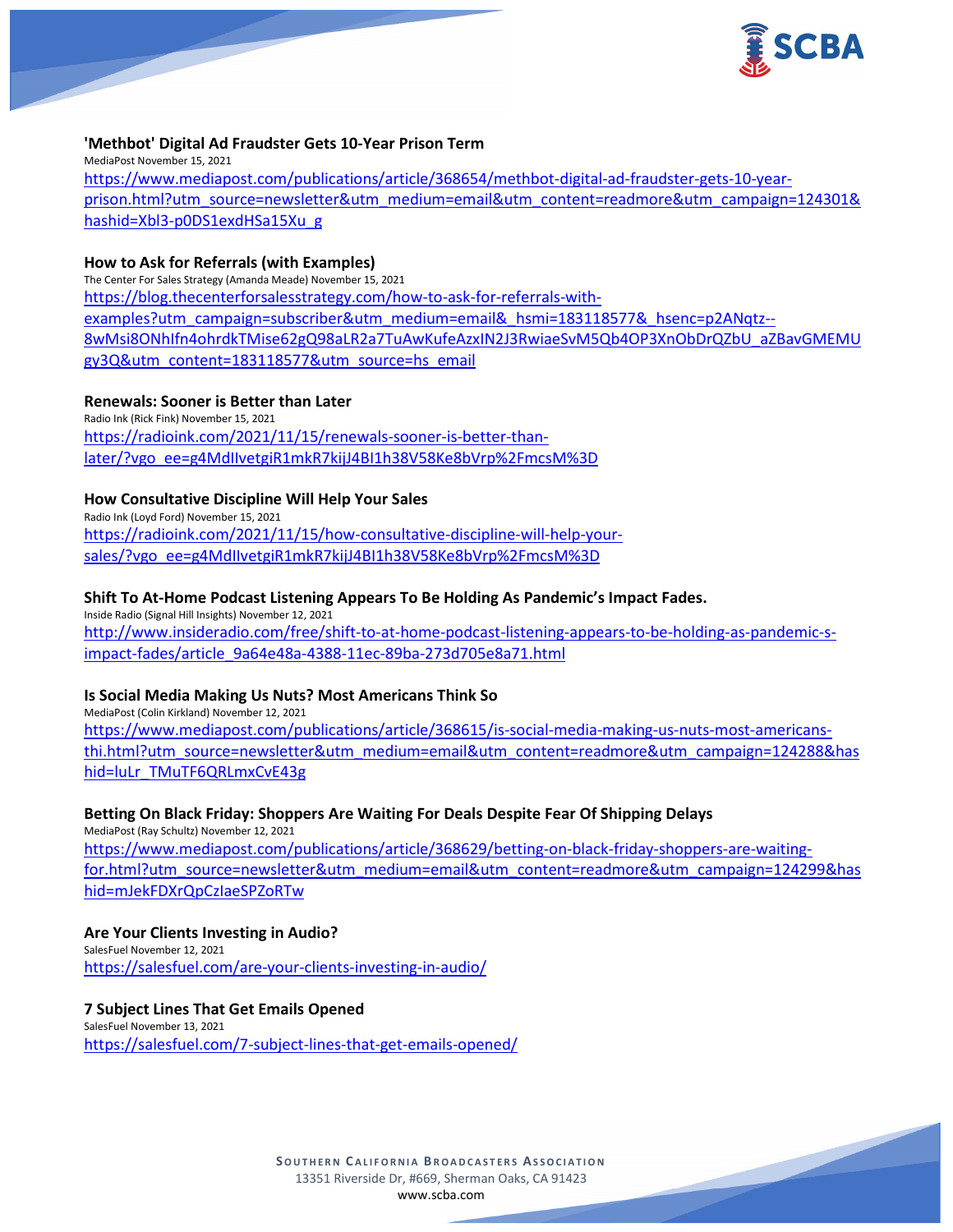

# **Consultative Selling Tips To Ensure You Evolve With Buyers**

SalesFuel November 13, 2021 <https://salesfuel.com/consultative-selling-tips-to-ensure-you-evolve-with-buyers/>

# **Qualifying Questions Every Salesperson Should Ask**

SalesFuel November 13, 2021 <https://salesfuel.com/qualifying-questions-every-salesperson-should-ask/>

# **Used car prices will continue to rise amid manufacturing shortage: Swift co-CEO Used car prices rise as car production hits roadblock** FoxBusiness News November 12, 2021

<https://www.foxbusiness.com/money/used-car-prices-rising-amid-manufacturing-shortage>

# **New-Vehicle Supply Shortages Could Provide Opportunity For Savvy Marketers.**

Inside Radio November 12, 2021 [http://www.insideradio.com/free/new-vehicle-supply-shortages-could-provide-opportunity-for-savvy](http://www.insideradio.com/free/new-vehicle-supply-shortages-could-provide-opportunity-for-savvy-marketers/article_b9c4857e-4388-11ec-b5bf-8fa8d287cd9a.html)[marketers/article\\_b9c4857e-4388-11ec-b5bf-8fa8d287cd9a.html](http://www.insideradio.com/free/new-vehicle-supply-shortages-could-provide-opportunity-for-savvy-marketers/article_b9c4857e-4388-11ec-b5bf-8fa8d287cd9a.html)

# **Radio Connects Pet Products Advertisers with Dog Owners.**

Inside Radio (The Media Audit) November 11, 2021 [http://www.insideradio.com/free/radio-connects-pet-products-advertisers-with-dog-owners/article\\_bd6b0f10-](http://www.insideradio.com/free/radio-connects-pet-products-advertisers-with-dog-owners/article_bd6b0f10-42c3-11ec-9abe-e7b755e8d733.html) [42c3-11ec-9abe-e7b755e8d733.html](http://www.insideradio.com/free/radio-connects-pet-products-advertisers-with-dog-owners/article_bd6b0f10-42c3-11ec-9abe-e7b755e8d733.html)

# **Selling Furniture/Appliances Category**

Radio Ink (RAB) November 11, 2021 [https://radioink.com/2021/11/11/selling-furniture-appliances](https://radioink.com/2021/11/11/selling-furniture-appliances-category/?vgo_ee=g4MdIIvetgiR1mkR7kijJ4BI1h38V58Ke8bVrp%2FmcsM%3D)[category/?vgo\\_ee=g4MdIIvetgiR1mkR7kijJ4BI1h38V58Ke8bVrp%2FmcsM%3D](https://radioink.com/2021/11/11/selling-furniture-appliances-category/?vgo_ee=g4MdIIvetgiR1mkR7kijJ4BI1h38V58Ke8bVrp%2FmcsM%3D)

# **Visa: Accelerated consumer spending in October bodes well for rest of year**

Chain Store Age November 10, 2021 [https://chainstoreage.com/visa-accelerated-consumer-spending-october-bodes-well-rest](https://chainstoreage.com/visa-accelerated-consumer-spending-october-bodes-well-rest-year?utm_source=omeda&utm_medium=email&utm_campaign=NL_CSA+Day+Breaker&utm_keyword=&oly_enc_id=8319H4585489H7M)[year?utm\\_source=omeda&utm\\_medium=email&utm\\_campaign=NL\\_CSA+Day+Breaker&utm\\_keyword=&oly\\_en](https://chainstoreage.com/visa-accelerated-consumer-spending-october-bodes-well-rest-year?utm_source=omeda&utm_medium=email&utm_campaign=NL_CSA+Day+Breaker&utm_keyword=&oly_enc_id=8319H4585489H7M) [c\\_id=8319H4585489H7M](https://chainstoreage.com/visa-accelerated-consumer-spending-october-bodes-well-rest-year?utm_source=omeda&utm_medium=email&utm_campaign=NL_CSA+Day+Breaker&utm_keyword=&oly_enc_id=8319H4585489H7M)

# **Five Big Predictions for Retail in 2022**

Chain Store Age November 10, 2021 [https://chainstoreage.com/five-big-predictions-retail-](https://chainstoreage.com/five-big-predictions-retail-2022?oly_enc_id=8319H4585489H7M&utm_source=omeda&utm_medium=email&utm_campaign=NL_CSA+Day+Breaker&utm_keyword=)[2022?oly\\_enc\\_id=8319H4585489H7M&utm\\_source=omeda&utm\\_medium=email&utm\\_campaign=NL\\_CSA+Da](https://chainstoreage.com/five-big-predictions-retail-2022?oly_enc_id=8319H4585489H7M&utm_source=omeda&utm_medium=email&utm_campaign=NL_CSA+Day+Breaker&utm_keyword=) [y+Breaker&utm\\_keyword=](https://chainstoreage.com/five-big-predictions-retail-2022?oly_enc_id=8319H4585489H7M&utm_source=omeda&utm_medium=email&utm_campaign=NL_CSA+Day+Breaker&utm_keyword=)

# **House Bill Would Require Platforms To Offer Opt-Outs From Personalized Content**

MediaPost November 10, 2021 [https://www.mediapost.com/publications/article/368567/house-bill-would-require-platforms-to-offer-opt](https://www.mediapost.com/publications/article/368567/house-bill-would-require-platforms-to-offer-opt-ou.html?utm_source=newsletter&utm_medium=email&utm_content=readmore&utm_campaign=124288&hashid=luLr_TMuTF6QRLmxCvE43g)[ou.html?utm\\_source=newsletter&utm\\_medium=email&utm\\_content=readmore&utm\\_campaign=124288&hash](https://www.mediapost.com/publications/article/368567/house-bill-would-require-platforms-to-offer-opt-ou.html?utm_source=newsletter&utm_medium=email&utm_content=readmore&utm_campaign=124288&hashid=luLr_TMuTF6QRLmxCvE43g) [id=luLr\\_TMuTF6QRLmxCvE43g](https://www.mediapost.com/publications/article/368567/house-bill-would-require-platforms-to-offer-opt-ou.html?utm_source=newsletter&utm_medium=email&utm_content=readmore&utm_campaign=124288&hashid=luLr_TMuTF6QRLmxCvE43g)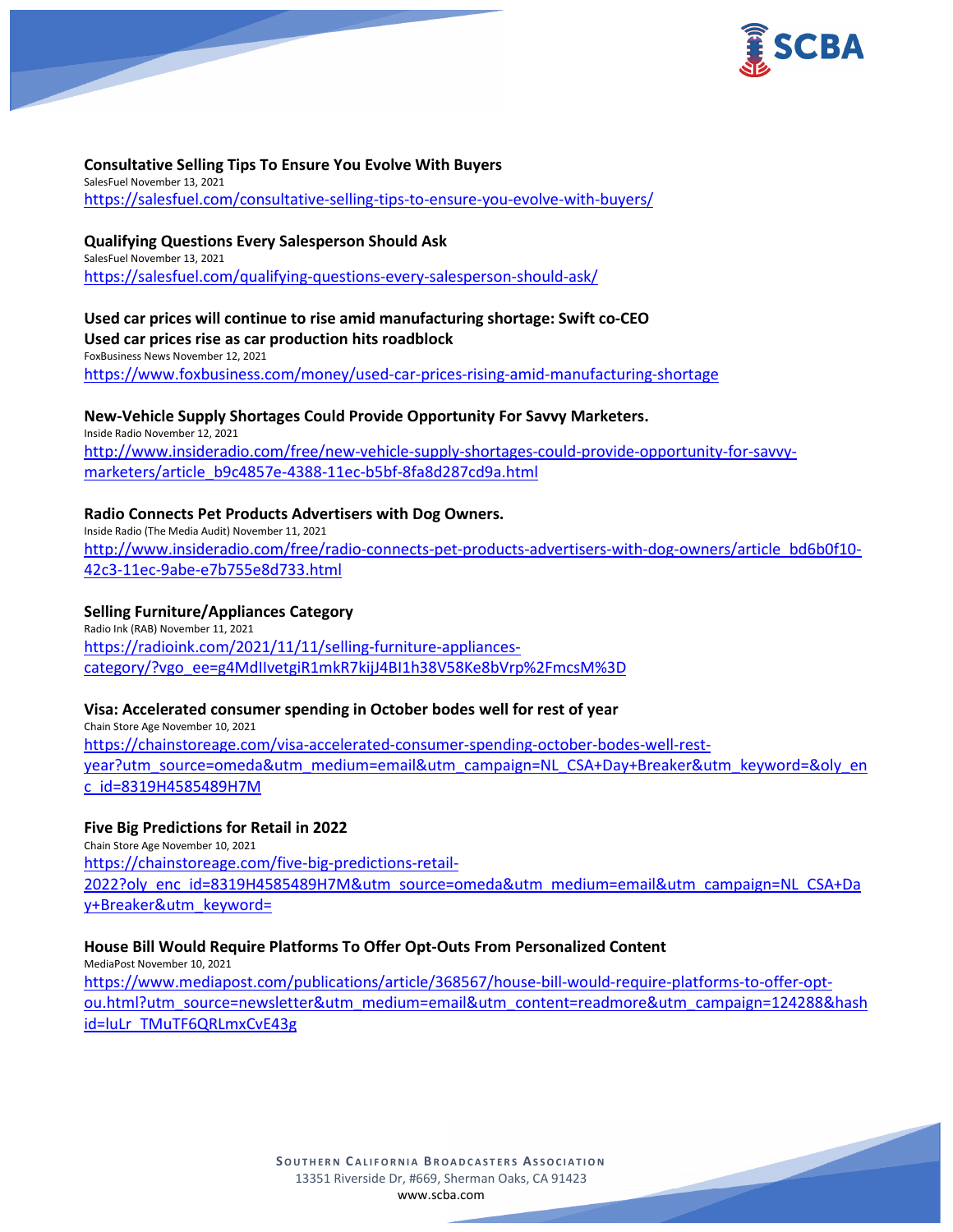

# **NRF files lawsuit to postpone vaccine mandate; deadlines 'virtually impossible'**

Chain Store Age November 10, 2021 [https://chainstoreage.com/nrf-files-lawsuit-postpone-vaccine-mandate-deadlines-virtually](https://chainstoreage.com/nrf-files-lawsuit-postpone-vaccine-mandate-deadlines-virtually-impossible?utm_source=omeda&utm_medium=email&utm_campaign=NL_CSA+Day+Breaker&utm_keyword=&oly_enc_id=8319H4585489H7M)[impossible?utm\\_source=omeda&utm\\_medium=email&utm\\_campaign=NL\\_CSA+Day+Breaker&utm\\_keyword=&](https://chainstoreage.com/nrf-files-lawsuit-postpone-vaccine-mandate-deadlines-virtually-impossible?utm_source=omeda&utm_medium=email&utm_campaign=NL_CSA+Day+Breaker&utm_keyword=&oly_enc_id=8319H4585489H7M) [oly\\_enc\\_id=8319H4585489H7M](https://chainstoreage.com/nrf-files-lawsuit-postpone-vaccine-mandate-deadlines-virtually-impossible?utm_source=omeda&utm_medium=email&utm_campaign=NL_CSA+Day+Breaker&utm_keyword=&oly_enc_id=8319H4585489H7M)

# **RESOURCES AND ARTICLES OF INTEREST TO MANAGERS FOR PLANNING AND FORECASTING:**

**Political Power: A Key to Radio's 2022 Revenue** Radio Ink November 17, 2021 <https://radioink.com/2021/11/17/political-power-a-key-to-radios-2022-revenue/>

**Women And Video Are Propelling The Growth Of Black Podcast Listening, Study Finds**. Inside Radio November 17, 2021 [http://www.insideradio.com/free/women-and-video-are-propelling-the-growth-of-black-podcast-listening](http://www.insideradio.com/free/women-and-video-are-propelling-the-growth-of-black-podcast-listening-study-finds/article_f518380c-4778-11ec-9fff-072f850ef35a.html)[study-finds/article\\_f518380c-4778-11ec-9fff-072f850ef35a.html](http://www.insideradio.com/free/women-and-video-are-propelling-the-growth-of-black-podcast-listening-study-finds/article_f518380c-4778-11ec-9fff-072f850ef35a.html)

# **US Media and Entertainment Digital Ad Spending Forecast 2021**

# **What to Expect in 2022 as Both Industries Move Past Pandemic**

eMarketer November 16, 2021 <https://www.emarketer.com/content/us-media-entertainment-digital-ad-spending-forecast-2021>

#### **FCC Says Its Antenna Rules Are 'Outdated' And Potential Changes Could Save FMs Time And Money.** Inside Radio November 17, 2021

[http://www.insideradio.com/free/fcc-says-its-antenna-rules-are-outdated-and-potential-changes-could-save](http://www.insideradio.com/free/fcc-says-its-antenna-rules-are-outdated-and-potential-changes-could-save-fms-time-and/article_28e1582c-4778-11ec-943e-eb9846571385.html)[fms-time-and/article\\_28e1582c-4778-11ec-943e-eb9846571385.html](http://www.insideradio.com/free/fcc-says-its-antenna-rules-are-outdated-and-potential-changes-could-save-fms-time-and/article_28e1582c-4778-11ec-943e-eb9846571385.html)

#### **Court Ban Of Federal Vaccine Mandate Has Broadcasters Watching Situation Closely.**

Inside Radio November 16, 2021

[http://www.insideradio.com/free/court-ban-of-federal-vaccine-mandate-has-broadcasters-watching-situation](http://www.insideradio.com/free/court-ban-of-federal-vaccine-mandate-has-broadcasters-watching-situation-closely/article_3b61f718-46b5-11ec-8efb-37e55e963552.html)[closely/article\\_3b61f718-46b5-11ec-8efb-37e55e963552.html](http://www.insideradio.com/free/court-ban-of-federal-vaccine-mandate-has-broadcasters-watching-situation-closely/article_3b61f718-46b5-11ec-8efb-37e55e963552.html)

# **Sales Leaders Challenge: How to Effectively Manage Change**

The Center For Sales Strategy (Stephanie Stoll) November 16, 2021 [https://blog.thecenterforsalesstrategy.com/sales-leaders-challenge-how-to-effectively-manage](https://blog.thecenterforsalesstrategy.com/sales-leaders-challenge-how-to-effectively-manage-change?utm_campaign=subscriber&utm_medium=email&_hsmi=183552119&_hsenc=p2ANqtz-91jpC4eJa61ER2sqd3xz-YuCtTnYqKU8PnJrcXTgLdTirw4joivQxKOj6LdOHeazzQcCSFdXZ6IpkJye4bHVpPjr3NDA&utm_content=183552119&utm_source=hs_email)[change?utm\\_campaign=subscriber&utm\\_medium=email&\\_hsmi=183552119&\\_hsenc=p2ANqtz-](https://blog.thecenterforsalesstrategy.com/sales-leaders-challenge-how-to-effectively-manage-change?utm_campaign=subscriber&utm_medium=email&_hsmi=183552119&_hsenc=p2ANqtz-91jpC4eJa61ER2sqd3xz-YuCtTnYqKU8PnJrcXTgLdTirw4joivQxKOj6LdOHeazzQcCSFdXZ6IpkJye4bHVpPjr3NDA&utm_content=183552119&utm_source=hs_email)[91jpC4eJa61ER2sqd3xz-](https://blog.thecenterforsalesstrategy.com/sales-leaders-challenge-how-to-effectively-manage-change?utm_campaign=subscriber&utm_medium=email&_hsmi=183552119&_hsenc=p2ANqtz-91jpC4eJa61ER2sqd3xz-YuCtTnYqKU8PnJrcXTgLdTirw4joivQxKOj6LdOHeazzQcCSFdXZ6IpkJye4bHVpPjr3NDA&utm_content=183552119&utm_source=hs_email)[YuCtTnYqKU8PnJrcXTgLdTirw4joivQxKOj6LdOHeazzQcCSFdXZ6IpkJye4bHVpPjr3NDA&utm\\_content=183552119](https://blog.thecenterforsalesstrategy.com/sales-leaders-challenge-how-to-effectively-manage-change?utm_campaign=subscriber&utm_medium=email&_hsmi=183552119&_hsenc=p2ANqtz-91jpC4eJa61ER2sqd3xz-YuCtTnYqKU8PnJrcXTgLdTirw4joivQxKOj6LdOHeazzQcCSFdXZ6IpkJye4bHVpPjr3NDA&utm_content=183552119&utm_source=hs_email) [&utm\\_source=hs\\_email](https://blog.thecenterforsalesstrategy.com/sales-leaders-challenge-how-to-effectively-manage-change?utm_campaign=subscriber&utm_medium=email&_hsmi=183552119&_hsenc=p2ANqtz-91jpC4eJa61ER2sqd3xz-YuCtTnYqKU8PnJrcXTgLdTirw4joivQxKOj6LdOHeazzQcCSFdXZ6IpkJye4bHVpPjr3NDA&utm_content=183552119&utm_source=hs_email)

## **Why Radio Should Be Sweating Its Positioning Language**

Jacobs Media Strategies (Fred Jacobs) November 16, 2021 <https://jacobsmedia.com/why-radio-should-be-sweating-its-positioning-language/>

#### **A Radio Revenue Forecast from Kagan? You Bet**

Radio + Television Business ReportNovember 15, 2021 <https://www.rbr.com/a-radio-revenue-forecast-from-kagan-you-bet/>

> **SOUTHERN C ALIFORNIA B ROADCASTERS ASSOCIATION** 13351 Riverside Dr, #669, Sherman Oaks, CA 91423 [www.scba.com](http://www.scba.com/)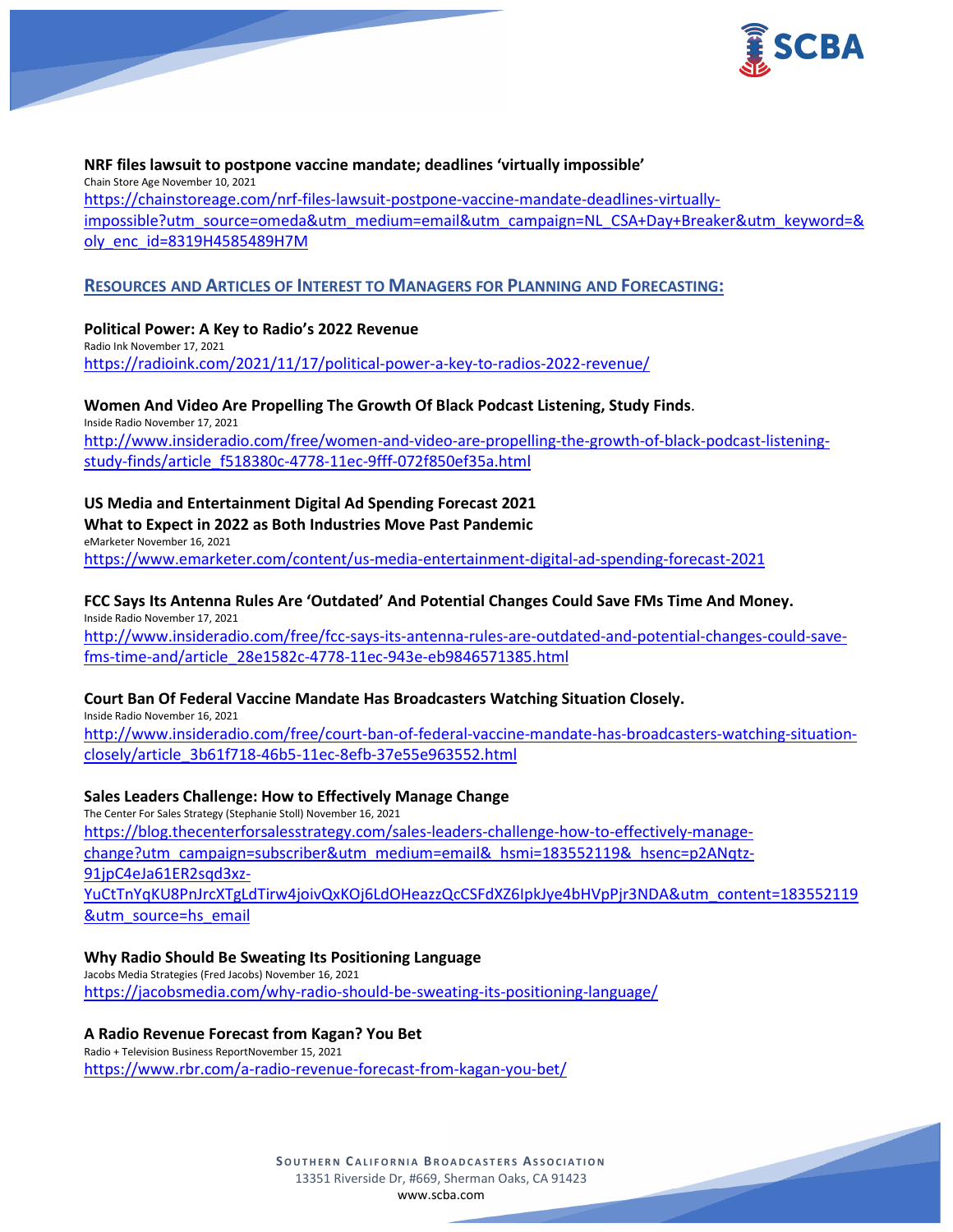

**Radio Revenue Forecast To Grow To \$15.8 Billion In 2022, As Total Broadcast Hits \$40B Mark.** Inside Radio (S&P Global) November 15, 2021 [http://www.insideradio.com/free/radio-revenue-forecast-to-grow-to-15-8-billion-in-2022-as-total-broadcast](http://www.insideradio.com/free/radio-revenue-forecast-to-grow-to-15-8-billion-in-2022-as-total-broadcast-hits/article_ed43a566-45e9-11ec-9978-3372f6dbd5fe.html)[hits/article\\_ed43a566-45e9-11ec-9978-3372f6dbd5fe.html](http://www.insideradio.com/free/radio-revenue-forecast-to-grow-to-15-8-billion-in-2022-as-total-broadcast-hits/article_ed43a566-45e9-11ec-9978-3372f6dbd5fe.html)

# **Time-Shifted Content May Help Radio Station Ratings, But Listening Time Needs To Grow.**

Inside Radio (Nielsen/Futuri) November 15, 2021 [http://www.insideradio.com/podcastnewsdaily/time-shifted-content-may-help-radio-station-ratings-but](http://www.insideradio.com/podcastnewsdaily/time-shifted-content-may-help-radio-station-ratings-but-listening-time-needs-to-grow/article_6c6a3422-463f-11ec-95d3-1730d4398ef4.html)[listening-time-needs-to-grow/article\\_6c6a3422-463f-11ec-95d3-1730d4398ef4.html](http://www.insideradio.com/podcastnewsdaily/time-shifted-content-may-help-radio-station-ratings-but-listening-time-needs-to-grow/article_6c6a3422-463f-11ec-95d3-1730d4398ef4.html)

#### **Downloads Grew Three Percent Last Week Says Podtrac.**

Inside Radio (PODTRAC) November 15, 2021 [http://www.insideradio.com/podcastnewsdaily/downloads-grew-three-percent-last-week-says](http://www.insideradio.com/podcastnewsdaily/downloads-grew-three-percent-last-week-says-podtrac/article_fbb6a2f6-463e-11ec-a461-d323cafce48b.html)[podtrac/article\\_fbb6a2f6-463e-11ec-a461-d323cafce48b.html](http://www.insideradio.com/podcastnewsdaily/downloads-grew-three-percent-last-week-says-podtrac/article_fbb6a2f6-463e-11ec-a461-d323cafce48b.html)

# **Third Quarter Ad Trends: Sports Betting Was Hot, Auto Was Not.**

Inside Radio November 15, 2021 [http://www.insideradio.com/free/third-quarter-ad-trends-sports-betting-was-hot-auto-was](http://www.insideradio.com/free/third-quarter-ad-trends-sports-betting-was-hot-auto-was-not/article_0d339f34-45ea-11ec-8bc1-3f593a6249ff.html)[not/article\\_0d339f34-45ea-11ec-8bc1-3f593a6249ff.html](http://www.insideradio.com/free/third-quarter-ad-trends-sports-betting-was-hot-auto-was-not/article_0d339f34-45ea-11ec-8bc1-3f593a6249ff.html)

# **The Cost Of Everything Is Going Up. That Includes Radio Ad Prices.**

Inside Radio (ECI Media Management) November 15, 2021 [http://www.insideradio.com/free/the-cost-of-everything-is-going-up-that-includes-radio-ad](http://www.insideradio.com/free/the-cost-of-everything-is-going-up-that-includes-radio-ad-prices/article_9018ceca-45e9-11ec-b131-b3f20229b1e8.html)[prices/article\\_9018ceca-45e9-11ec-b131-b3f20229b1e8.html](http://www.insideradio.com/free/the-cost-of-everything-is-going-up-that-includes-radio-ad-prices/article_9018ceca-45e9-11ec-b131-b3f20229b1e8.html)

#### **Securing A Single Media Currency Is Tricky**

MediaPost (Wayne Friedman) November 12, 2021 [https://www.mediapost.com/publications/article/368592/securing-a-single-media-currency-is](https://www.mediapost.com/publications/article/368592/securing-a-single-media-currency-is-tricky.html?utm_source=newsletter&utm_medium=email&utm_content=readmore&utm_campaign=124292&hashid=GkaoK9PSSKGhs-uNohSxFw)[tricky.html?utm\\_source=newsletter&utm\\_medium=email&utm\\_content=readmore&utm\\_campaign=124292&h](https://www.mediapost.com/publications/article/368592/securing-a-single-media-currency-is-tricky.html?utm_source=newsletter&utm_medium=email&utm_content=readmore&utm_campaign=124292&hashid=GkaoK9PSSKGhs-uNohSxFw) [ashid=GkaoK9PSSKGhs-uNohSxFw](https://www.mediapost.com/publications/article/368592/securing-a-single-media-currency-is-tricky.html?utm_source=newsletter&utm_medium=email&utm_content=readmore&utm_campaign=124292&hashid=GkaoK9PSSKGhs-uNohSxFw)

#### **Radio, Outdoor Media Drive Biggest Gains In Forecast Of Ad Prices**

MediaPost November 11, 2021 [https://www.mediapost.com/publications/article/368582/radio-outdoor-media-drive-biggest-gains-in](https://www.mediapost.com/publications/article/368582/radio-outdoor-media-drive-biggest-gains-in-foreca.html?utm_source=newsletter&utm_medium=email&utm_content=readmore&utm_campaign=124304&hashid=o5sexdpQRQeeqa1Ux78qbw)[foreca.html?utm\\_source=newsletter&utm\\_medium=email&utm\\_content=readmore&utm\\_campaign=124304&](https://www.mediapost.com/publications/article/368582/radio-outdoor-media-drive-biggest-gains-in-foreca.html?utm_source=newsletter&utm_medium=email&utm_content=readmore&utm_campaign=124304&hashid=o5sexdpQRQeeqa1Ux78qbw) [hashid=o5sexdpQRQeeqa1Ux78qbw](https://www.mediapost.com/publications/article/368582/radio-outdoor-media-drive-biggest-gains-in-foreca.html?utm_source=newsletter&utm_medium=email&utm_content=readmore&utm_campaign=124304&hashid=o5sexdpQRQeeqa1Ux78qbw)

#### **2021 Ad Price Inflation Revised Up A Full Percentage Point To +4.4%**

MediaPost November 11, 2021 [https://www.mediapost.com/publications/article/368577/2021-ad-price-inflation-revised-up-a-full](https://www.mediapost.com/publications/article/368577/2021-ad-price-inflation-revised-up-a-full-percenta.html?utm_source=newsletter&utm_medium=email&utm_content=headline&utm_campaign=124294&hashid=IZA7uSulTnimoAz9RMXvmQ)[percenta.html?utm\\_source=newsletter&utm\\_medium=email&utm\\_content=headline&utm\\_campaign=124294](https://www.mediapost.com/publications/article/368577/2021-ad-price-inflation-revised-up-a-full-percenta.html?utm_source=newsletter&utm_medium=email&utm_content=headline&utm_campaign=124294&hashid=IZA7uSulTnimoAz9RMXvmQ) [&hashid=IZA7uSulTnimoAz9RMXvmQ](https://www.mediapost.com/publications/article/368577/2021-ad-price-inflation-revised-up-a-full-percenta.html?utm_source=newsletter&utm_medium=email&utm_content=headline&utm_campaign=124294&hashid=IZA7uSulTnimoAz9RMXvmQ)